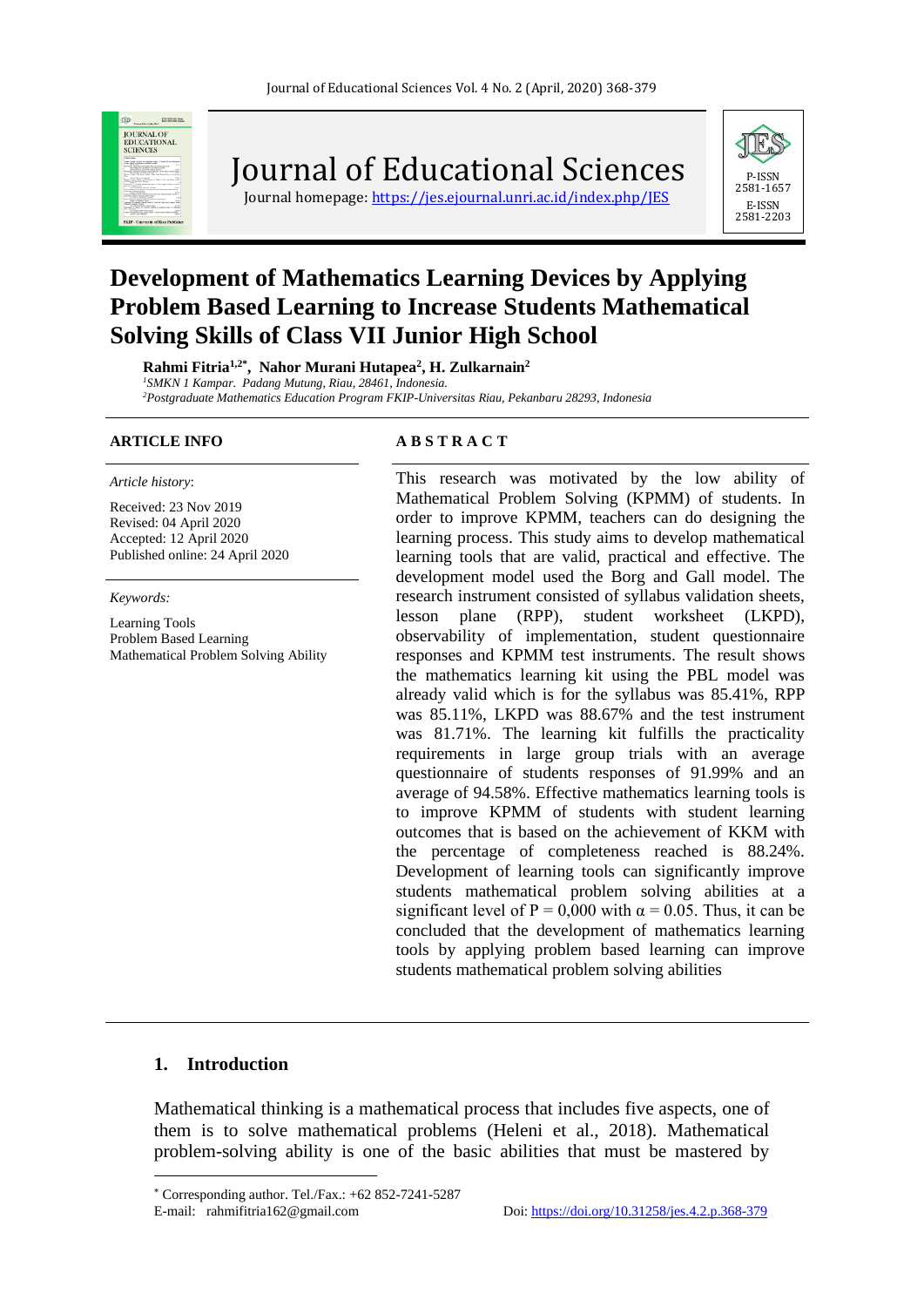students, this is because the problem-solving ability is considered the heart of mathematics, (Putra et al., 2018). The importance of developing the ability to solve mathematical problems has been recognized by many parties. This can be seen from Permendikbud number 22 of 2016 stating that one of the goals or competencies that must be achieved in learning mathematics is that students have the ability to solve problems. The results of the preliminary study related to the mathematical problem solving ability of students in Kampar are still low (Yunita et al., 2018). The results of research conducted by Suharti (2013) show that students' mathematical problem solving abilities are still low.

Problem solving ability is the ability of students to use several high-level thinking processes in order to obtain solutions to the problems encountered (Nitko et al., 2011). One learning model that can improve students' mathematical problem solving abilities is the problem based learning model (Vikriyah, 2015). The problem based learning model is a learning model that uses problems as a focus for developing problem solving skills, materials, and self-regulation (Eggen et al., 2012). This shows that the ability to solve mathematical problems is an ability that must be possessed by students and is one of the factors that determine student learning outcomes in mathematics (Guswinda et al., 2019). Furthermore, Rianti et al., (2020) also states that learning tools developed can improve mathematical problem solving abilities.

This problem based learning model is very suitable to be applied to material related to daily life. One material that is closely related to daily life is social arithmetic material. Social arithmetic is a part of mathematics that discusses financial calculations in commerce and everyday life. Social arithmetic material emphasizes the ability of students to understand contextual mathematical concepts that describe everyday life. The questions given require students to be able to solve problems in the form of story questions (Siswanto et al., 2013). Although the basics of this social arithmetic material have been studied at the elementary level, in reality there are still senior high school level students who have difficulty when learning social arithmetic materials. Thus, teachers need to develop learning tools so that learning objectives can be achieved properly.

Facts that occur in schools show that until now there are still many teachers who have not developed learning tools that are in accordance with the 2013 curriculum. This is in line with the results of research conducted by Heleni et al., (2017), the results of his research indicate that the syllabus developed by teachers is not in accordance with the components in Permendikbud number 22 of 2016, RPP is made not based on a syllabus that has been packaged well and the worksheet used is a worksheet that contains a summary of material and a collection of questions that are not in accordance with the principles of learning curriculum 2013. Researchers conducted interviews with several people teacher in Kampar. Based on the results of interviews that have been conducted, information is obtained that there are still many teachers having difficulty developing tools in accordance with the 2013 curriculum. In addition, teachers also have difficulty designing LKPD that can help students find their own concepts of the material being studied and can develop mathematical problem solving abilities.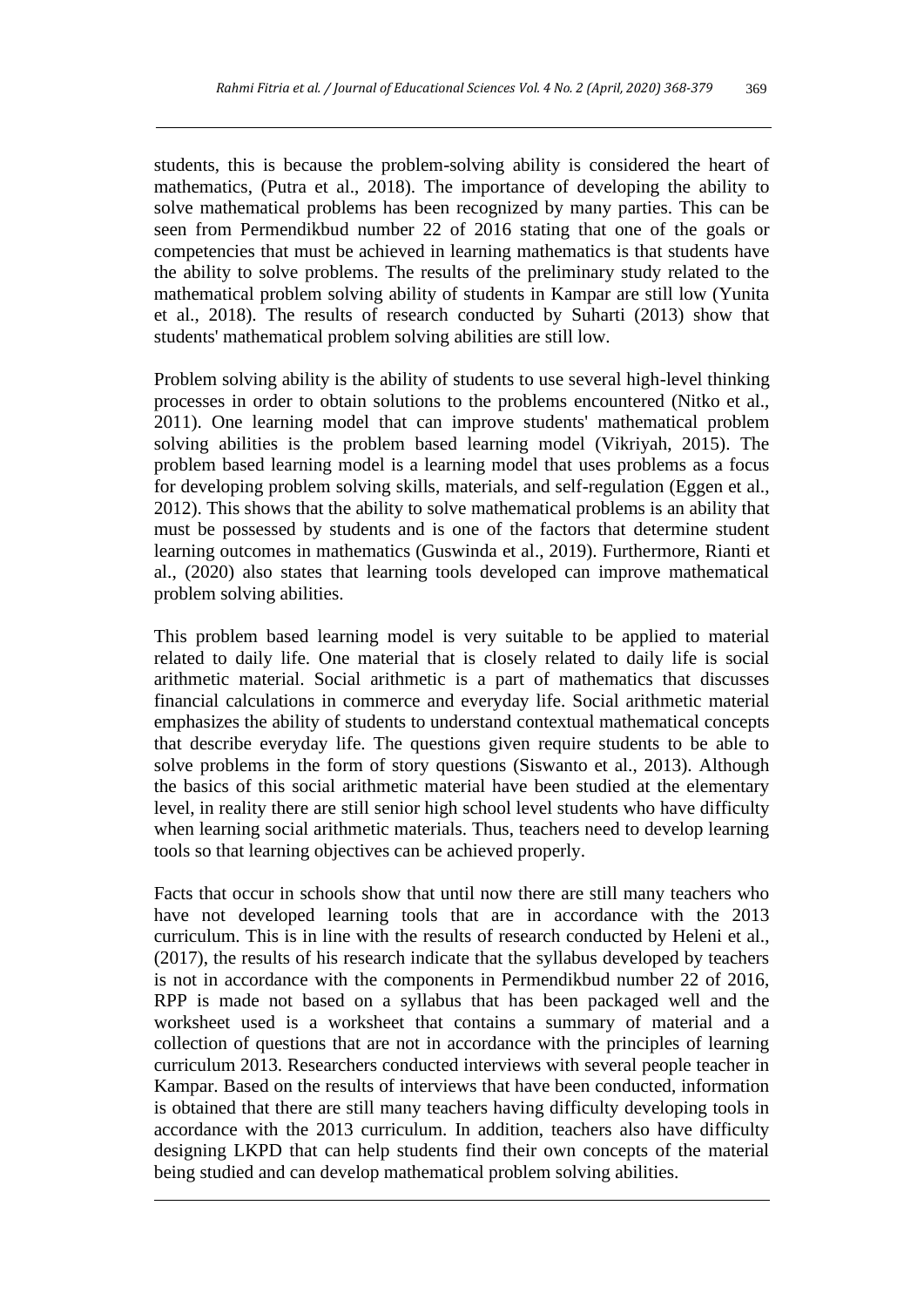Therefore, researchers have developed learning tools through problem based learning in social arithmetic material as a means to train and improve students' mathematical problem solving abilities. Learning devices are said to have good quality if they are valid, practical and effective (Nieven in Novrini, et al, 2015). Then, Nieven in Rochmad (2012) revealed that the developed learning device is expected to meet the validity criteria, that is, the device is based on adequate theory and all components of the learning device used are consistently related. Furthermore, Sari et al., (2016) states that the device developed meets practicality criteria, namely mathematics education experts and education practitioners in theory that the device can be implemented in the field and the level of implementation is in good category. Based on these descriptions, this study was conducted with the aim of developing mathematics learning tools through problem based learning on valid, practical and effective social arithmetic materials to improve students' mathematical problem solving abilities.

#### **2. Methodology**

This research was a development research. The trial was conducted on grade VII students of SMPN 1 Kampar. Data collection techniques in this study was to provide a questionnaire to collect validity and practicality data, while the data of student learning outcomes namely KPMM data are collected through tests. Data analysis techniques used in this study were validity analysis, practicality analysis and effectiveness analysis.

#### *Analysis of the Validity of Mathematics Learning Devices.*

The formulas used to analyze the results of the validation are as follows:

$$
Vp_x = \frac{TSe}{TSh} \times 100\%
$$

Where:

 $V_{-}$  (px): Expert validator, based on each syllabus, RPP and LKPD with  $x = 1,2,3$ TSe: Total empirical score (validation results from validator) TSh: Maximum expected total score

On average of all validators, the percentage level can be adjusted according to the validity category as in Table 1.

| Table 1 Calegories of KET and LKI D Synabus Vandrues |                                                                               |  |
|------------------------------------------------------|-------------------------------------------------------------------------------|--|
| Interval                                             | Category                                                                      |  |
| $85.01\% - 100.00\%$                                 | Very valid, or can be used without revision                                   |  |
| $70,01\% - 85,00\%$                                  | Valid, or can be used but needs a small revision                              |  |
| $50,01\%$ - $70,00\%$                                | Invalid, it is recommended not to be used because it needs major<br>revisions |  |
| $01,00\% - 50,00\%$                                  | Invalid, or may not be used.                                                  |  |

Table 1 Categories of RPP and LKPD Syllabus Validities

Learning tools can be used if the average validation score is in the valid category or very valid.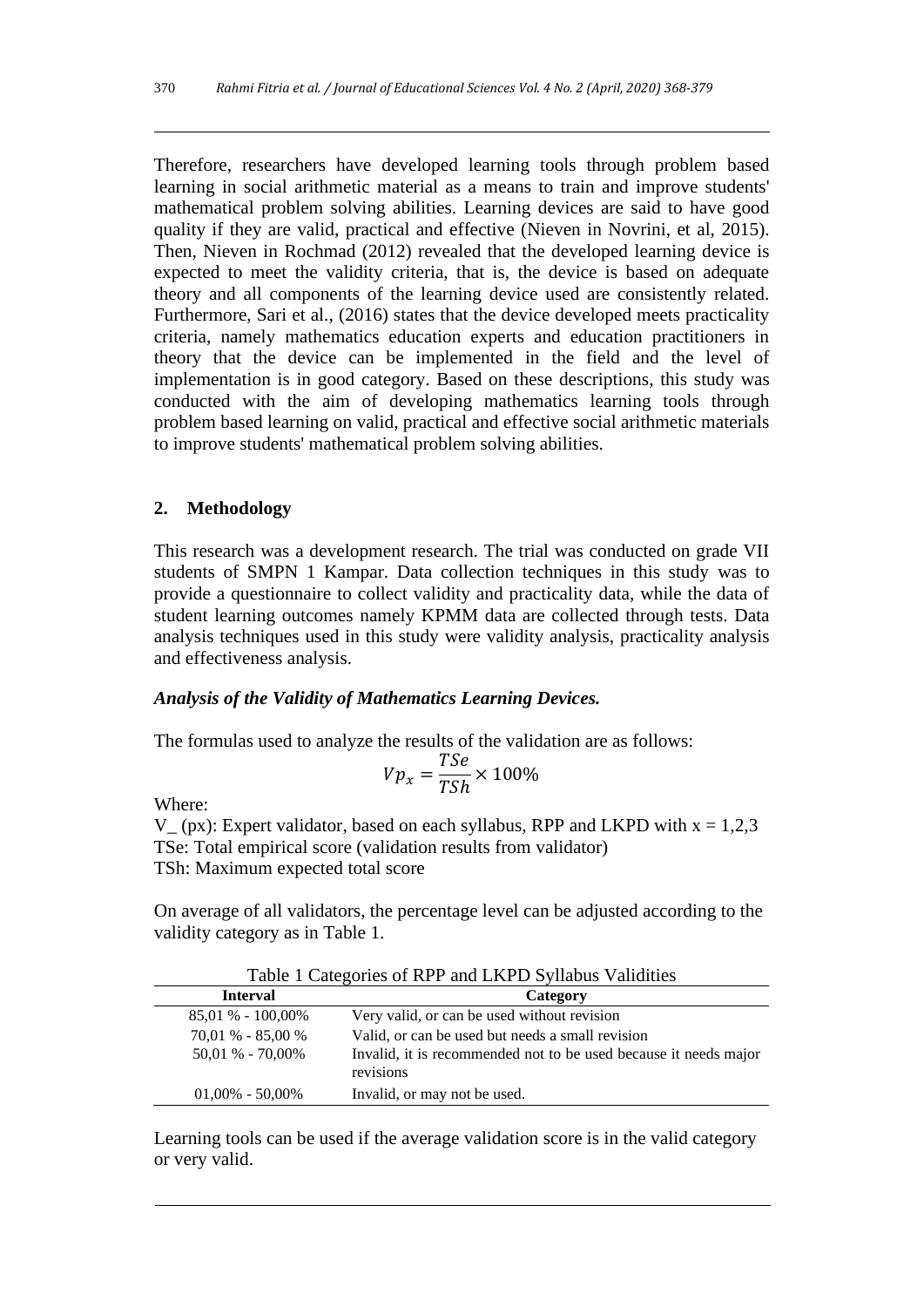#### *Analysis of Practicality of Mathematics Learning Devices*

The data analyzed in this study were the results of the students' questionnaire responses and the results of the observation sheets.

1. Analysis of Student Response Questionnaire

To find out the final results of students' responses, the average is calculated using the modified formula from Akbar (2013). Following is the formula to find the average results of the questionnaire responses of students.

$$
R = \frac{\sum P}{jumlah peserta didik}
$$

Note:  $R =$ The final result of students' responses

 $\sum P$  = Total percentage of practicality

The percentage level of the results of the average analysis of all learners is adjusted according to the practicality category in Table 2. Learning tools are said to be practical to use if the average obtained is in the category of minimal practical or very practical.

| <b>Interval</b>      | Category       |
|----------------------|----------------|
| $85.01\% - 100.00\%$ | Very practical |
| $70.01 % - 85.00%$   | Practical      |
| $50.01 % -70.00%$    | Less Practical |
| $01,00\%$ - 50,00%   | Not practical  |

Table 2 Practical Categories

2. Data Analysis of Learning Implementation

The formula that was used to calculate the percentage of activity implementation at each meeting is a modified formula from Akbar (2013):

$$
P = \frac{TSe}{TSh} \times 100\%
$$

Note:  $P =$  Percentage of practicality

TSh = Total expected maximum score

TSe = Total empirical score

The percentage level of analysis results from observers, adjusted for the category of performance in Table 3. The implementation of the learning process is said to be practical if the percentage of implementation is at least good or very good.

Table 3 Categories Implementation of Learning

| <b>Interval</b>      | Category    |
|----------------------|-------------|
| $85.01\% - 100.00\%$ | Very good   |
| $70.01 % - 85.00%$   | Good        |
| $50.01 % -70.00%$    | Pretty good |
| $01,00\%$ - 50,00%   | Not good    |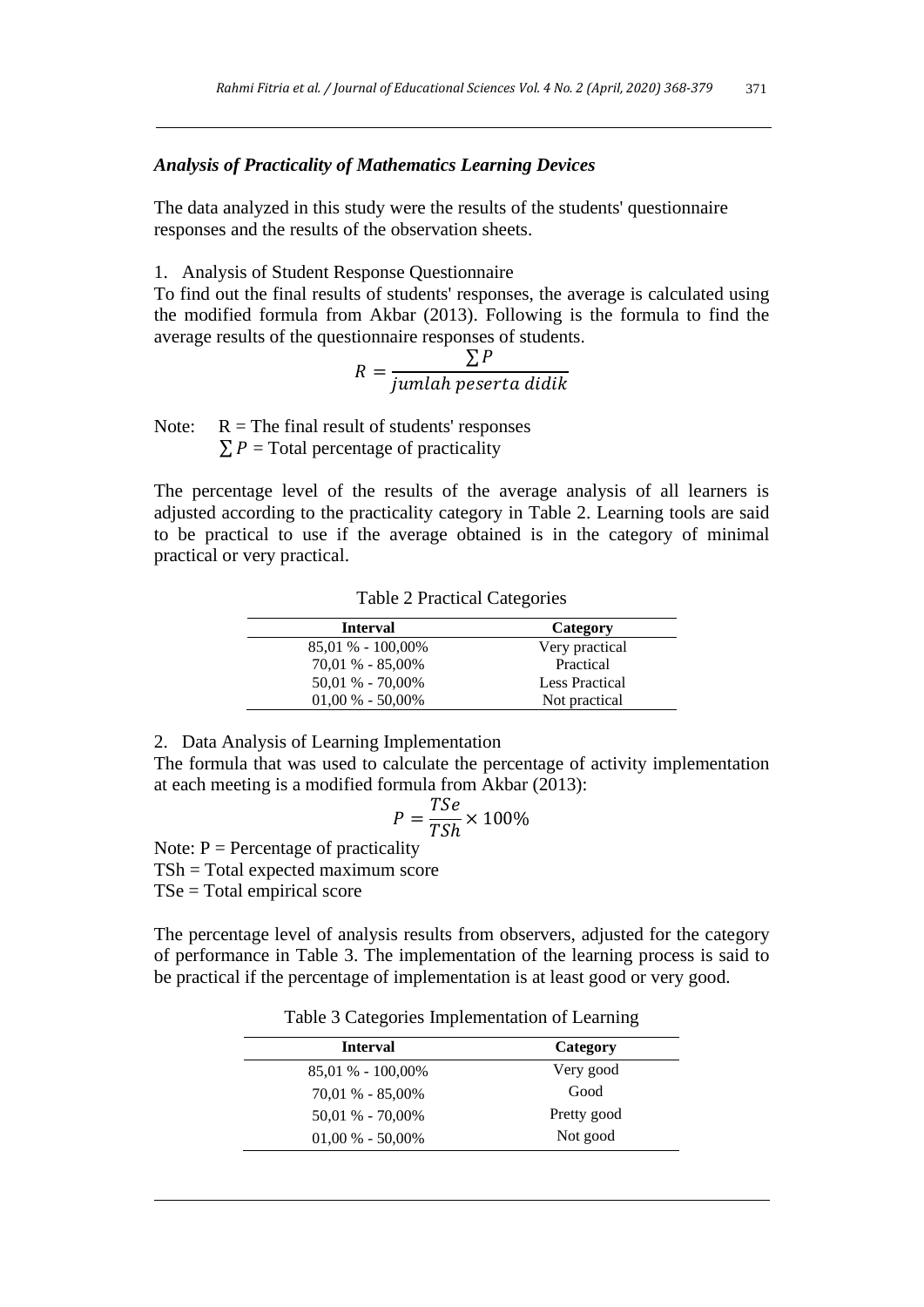# *Analysis of the average difference test*

The average difference test was done to see the difference in KPMM of students. The difference test was done by t-test. Before the t-test was carried out, a prerequisite test was done which is the normality test and the variance homogeneity test.

Normality Test. The normality test was sought using SPSS 20 using the Kolmogorov-Smirnov test.

Variance Homogeneity Test. Homogeneity test aimed to determine the similarity of data variants. Homogeneity test was sought using SPSS 20 using one way ANOVA test.

Difference Test Two Average KPMM Test Results. Average comparison test is used to see the difference in the average KPMM results of students in the experimental class and the control class.

# **3. Results and Discussion**

This research was a development research, which is developing learning devices that meet valid, practical and effective criteria to improve mathematical problem solving abilities. The results of this study describe the process of developing learning tools in the form of syllabus, lesson plans and mathematics teaching workshops for grade VII junior high schools using problem based learning models.

# *Research Results*

In developing of learning tools, format selection is carried out. The choice of format is adjusted to the steps of the problem based learning model. Then the format of each device to be developed. After completion, the learning device is validated by a validator and continued with a trial. The following is a cover image of the revised LKPD (Figure 1).



Figure 1. Revised LKPD cover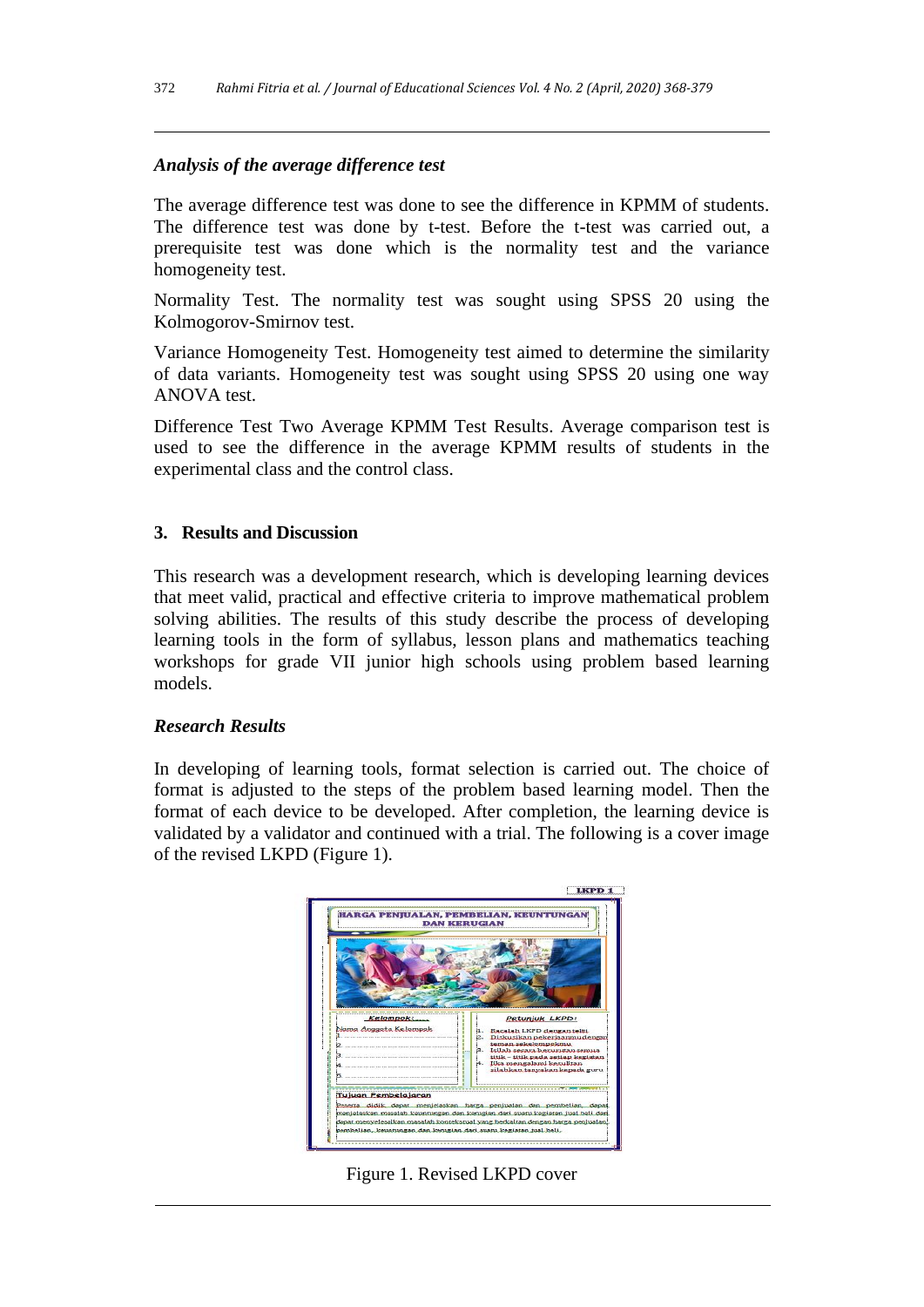# *Learning Device Validation Results*

Validator assessment of learning tools developed, namely syllabus, lesson plans and LKPD, obtained an average score of validation results as in Table 6.

|  |  | Table 6. Results of Syllabus, RPP, and LKPD Validation Results |  |  |
|--|--|----------------------------------------------------------------|--|--|
|--|--|----------------------------------------------------------------|--|--|

| <b>Average Validation Score</b> | <b>Silabus</b> | <b>RPP</b> | LKPD       |
|---------------------------------|----------------|------------|------------|
|                                 | 85.41%         | 85.11%     | 96.65%     |
| Criteria                        | Very Valid     | Very Valid | Very Valid |

Based on the validity criteria of the learning tools, the syllabus, lesson plans and worksheets developed are in the very valid category, so that the syllabus, lesson plans and workshops can already be used.

# *Results of Validation of Tests for Mathematical Problem Solving Abilities*

The validator's evaluation of the test questions about mathematical problemsolving abilities includes aspects of material, construction and language. The results of the validation of the mathematical problem solving ability test questions can be seen in Table 7.

| <b>Average Validation Score</b> | <b>KPMM</b> Test |
|---------------------------------|------------------|
|                                 | 81,71%           |
| Criteria                        | Valid            |

Table 7. Results of KPMM Test Instrument Validation Results

Based on the validity criteria of the developed mathematical problem solving ability test instrument, it was found that the average results of the instrument validation were 81.71% with a valid category, so that the mathematical problem solving ability test questions could be used.

# *Readability Test Results*

Readability test was conducted for 8 students. Based on the results of the questionnaire responses to LKPD used by students, it was found that the average total of LKPD-1, LKPD-2, LKPD-3 and LKPD-4 was 96.65%. Based on the practicality criteria, it can be concluded that the developed LKPD is in the very practical category.

# *Practical Trial Results*

Practicality trials are carried out after the device is revised. Practicality trials were conducted on 30 students. The practicality of the device was assessed from the students' questionnaire responses and the observation sheet of accomplishment. The results of the questionnaire responses of students after using the learning device is 91.99% meaning that the device used is very practical and the results of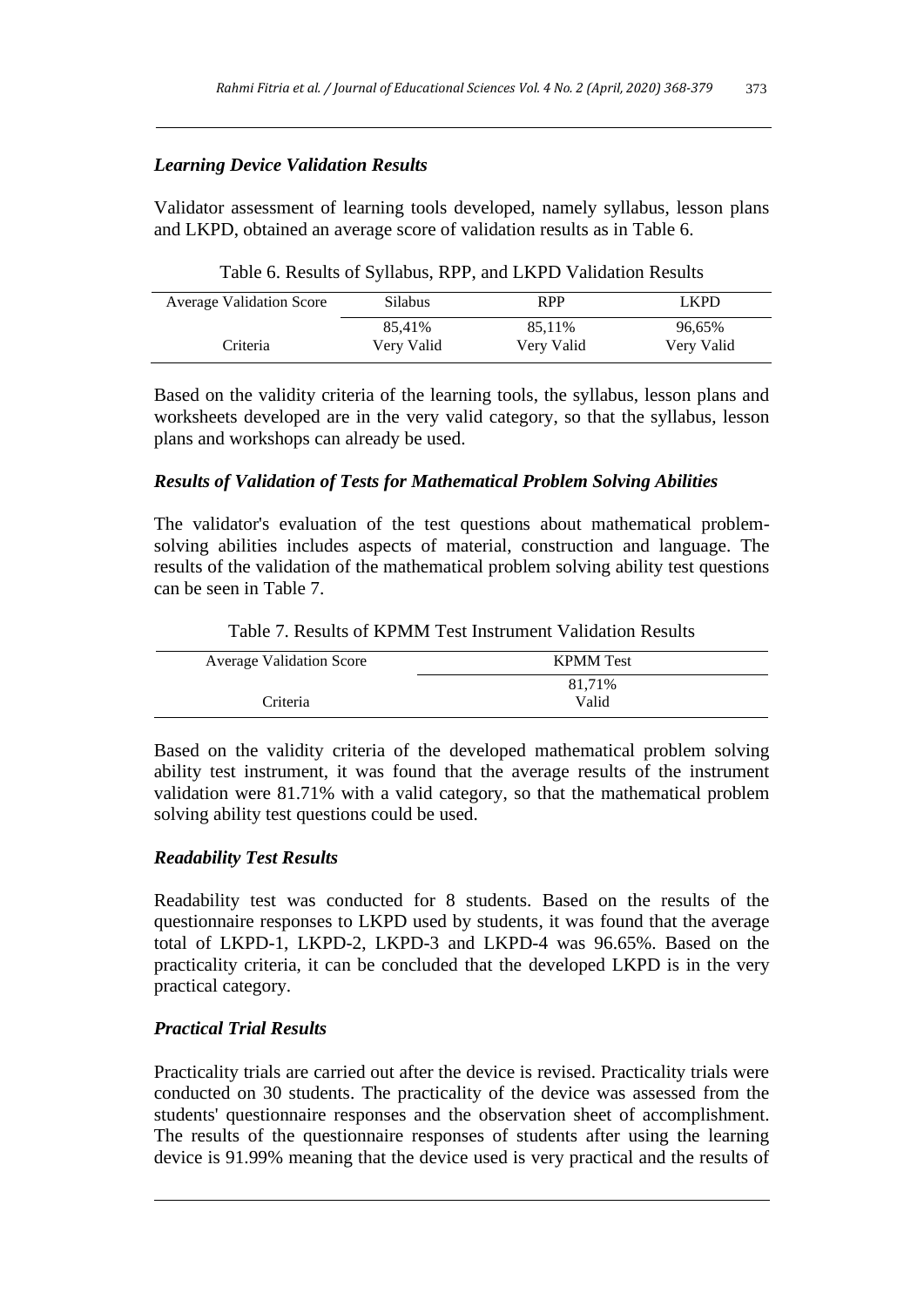the observation sheet carried out during the 4 meetings obtained an average total of 94.58% means the device developed is very good to use.

#### *Effectiveness Test Results*

The effectiveness test in this study was conducted on 31 students. The effectiveness of learning devices can be seen from the completeness of student learning outcomes. The complete students in this study numbered 27 people. This completeness criterion is based on the KKM set by the school, which is 75. So the percentage of students who reach the KKM is 87.1%. Based on the percentage of students completeness, it can be concluded that the learning tools developed are effective for improving student learning outcomes.

# *Difference Test Results of Two Averages (t-Test)*

Based on the t-test that has been done, obtained a significant level of  $P = 0.00 < \alpha$  $= 0.05$  so that it can be concluded that H0 is rejected or there are differences in the results of students' mathematical problem-solving abilities between the experimental class and the control class. Thus there are differences in the ability to solve mathematical problems between students who use learning tools that are developed with students who do not use learning tools that are developed. Therefore it can be concluded that learning tools can also improve students' mathematical problem solving abilities.

# *Discussion*

This development research was conducted with the aim of producing a product in the form of a learning device. Learning tools developed are syllabus, lesson plans and LKPD by applying problem based learning and KPMM test instruments.

Learning tools that have been developed are assessed for validity, practicality and effectiveness. The validity test of the learning device was conducted by three validators. After the learning kit is validated by the validator, the validation results are analyzed and a revision is made. Furthermore, the revised equipment was tested on a small group to obtain LKPD readability data and was tried on a large group to obtain practicality and effectiveness data of the device.

The evaluation aspects contained in the syllabus consist of two aspects, namely the content and construction aspects. This is in line with Rochmad (2012) which states that the validity in a development study includes content validity and construct validity. Both aspects are included in the syllabus validation sheet. The results of the validation of the content aspect is 87.50% with a very valid category and the construction aspect is 83.33% with a valid category. So the average syllabus evaluation is 85.41%, which means the developed syllabus is in the "very valid" category. This shows that the syllabus that has been developed is in accordance with the syllabus component of Permendikbud No. 22 of 2016. However, there are suggestions from the validator, namely adding learning resources, so that students get more information.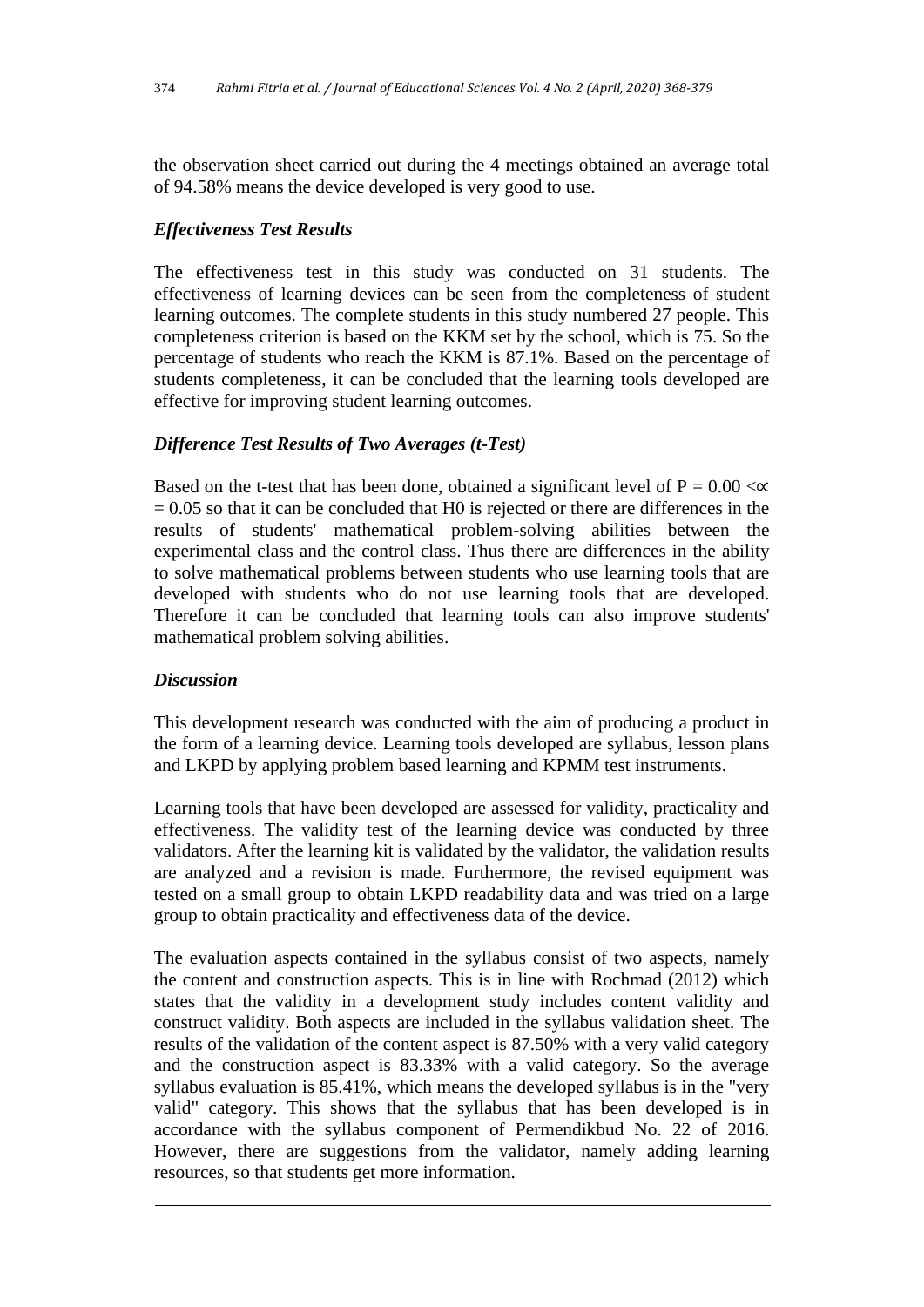Next, the results of the RPP validation developed were analyzed. The assessment aspects of the CSP consist of two aspects, namely the content and construct aspects. The results of the validation of the content aspect are 85.37% and the construct aspect is 83.33%, meaning that the developed lesson plans are in the "valid" category. The RPP is in accordance with the RPP component of Permendikbud No. 22 of 2016. Nevertheless, the validator gives several suggestions, namely to clarify the symbols contained in the facts in RPP-1 and incorporate the problems contained in LKPD into the RPP.

The results of the validation of the content aspect is 88.19%, the didactic aspect is 87.50%, the construction aspect is 89.17% and the technical aspect is 89.81%. So the assessment of the three validators of the LKPD developed as a whole is in the "very valid" category. Then it can be concluded that the developed LKPD meets the requirements of a good LKPD. This is in line with Nurhayati et al., (2015) which states that LKPDs are prepared that have good quality if they meet didactic, construction, and technical requirements. However, there are some suggestions from the validator that the supporting images contained in LKPD-1 are replaced with pictures that researchers took themselves and the sentence sentences contained in LKPD-1 are clarified again.

The researcher also analyzed the results of the validation of the mathematical problem solving ability test questions. It was found that the average validation of mathematical problem solving ability test questions was 81.71% with a valid category. This means that the problem solving ability test questions can be used with minor revisions. Subsequently revised editorial test questions mathematical problem solving ability in accordance with the advice of the validator.

After completing the revision of the device, the researcher then tested the LKPD to 8 students. This is done to see the readability of students towards LKPD that has been developed. The same thing was expressed by Ahmad et al., (2017) that the readability test process is the process of seeing students' readability towards learning tools. The results of the questionnaire responses of students to LKPD in the initial field trial of 96.65% means that the readability of LKPD developed "very practical" is used by students

Then a large group trial is conducted. This large group trial was conducted with the aim of seeing the practicality and effectiveness of the devices that had been developed. The same thing was expressed by Oktaviani et al., (2017) who stated that the practicality of the developed learning tools can be known from the analysis of the results of the teacher and student assessment questionnaire, as well as the results of observing the implementation of learning in the pilot class. However, in this study the researchers only used the observation sheet of the feasibility and student questionnaire responses. Observation sheets are used to determine the feasibility of learning in accordance with the design of learning devices (Roliza et al., 2018). The observation sheet is given to the observer at each meeting to find out the practicality of the syllabus and lesson plans. The aspects contained in the teacher activity observation sheet consist of three aspects,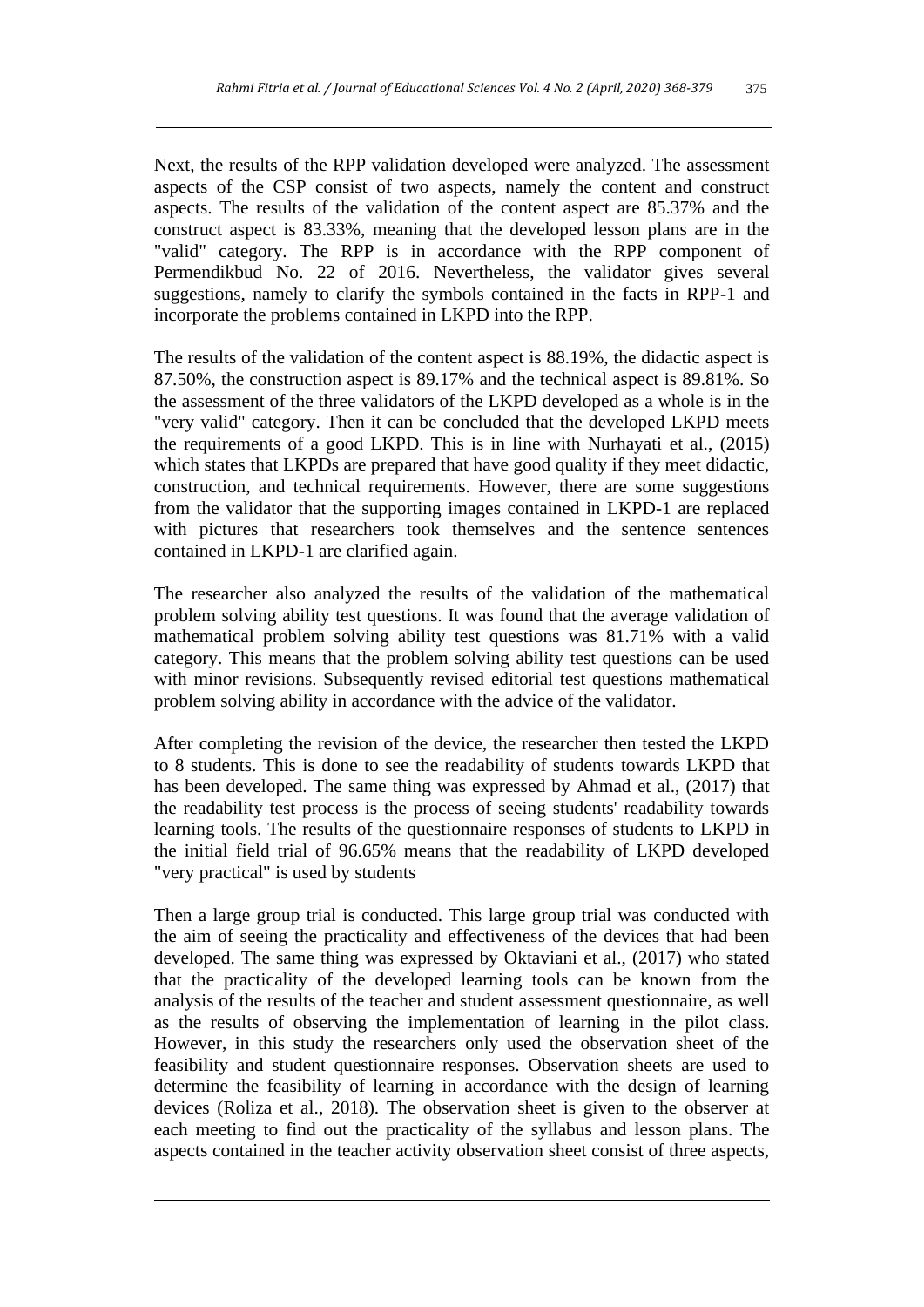namely, preliminary activities, core activities and closing activities. At the core activity, the learning model applied is the problem based learning model.

The results of the data analysis on the observation sheet of implementation, it was found that the average aspect of the preliminary activities was 96.25%, the average aspect of core activities was 93.75% while the average on the closing activity aspect was 93.75%. Based on the practical results of the observation sheet the implementation of teacher activities in implementing problem based learning models in all three aspects have been implemented well, with an average yield of 94.58%. Learning tools are said to be good if the achievement of learning performance / the ability of teachers to manage learning is at least good enough (Novrini et al., 2015).

Then, a questionnaire was given to all students present to find out the practicalities of the LKPD. Roliza et al., (2018) in her research stated that the aspects observed in students' questionnaire responses consisted of aspects of skills, aspects of material, aspects of attractiveness, aspects of language, and aspects of time. However, in this study, aspects that will be observed consist of four aspects, namely aspects of format, aspects of content, aspects of language and writing and aspects of the benefits of observation sheets.

Based on the questionnaire responses of students it was found that the average response of students to the practicality of LKPD was 91.99%, meaning that the device developed was "very practical" to use. Learners revealed that the developed LKPD can help students in understanding social arithmetic problems related to daily life. Next, a large group trial is conducted to see the effectiveness of the learning tools. This effectiveness test was conducted on two classes, namely class VIIb as the experimental class and class VIIc as the control class. experimental class using learning tools that researchers developed. In this study, data on learning outcomes were obtained from the results of tests of mathematical problem solving abilities.

The effectiveness of the learning tools developed can be seen from the completeness of the test results of students' mathematical problem solving abilities in a classical way. Then the researchers tested the average difference in mathematical problem solving abilities between the experimental class and the control class. This test is conducted to see an increase in students' mathematical problem solving abilities. Based on completeness tests of students' mathematical problem solving abilities obtained the percentage of students who reach KKM after the use of mathematical learning tools developed is 75%. Then it can be concluded that the learning tools developed are effective for improving students' mathematical problem solving abilities.

Researchers then tested the average difference to see differences in the mathematical problem solving ability of the experimental class and the control class. Based on the t-test it was found that the significance level of  $p < \alpha = 0.05$ . So it can be concluded that  $H_0$  is rejected or there are differences in the ability to solve mathematical problems between students who use mathematical learning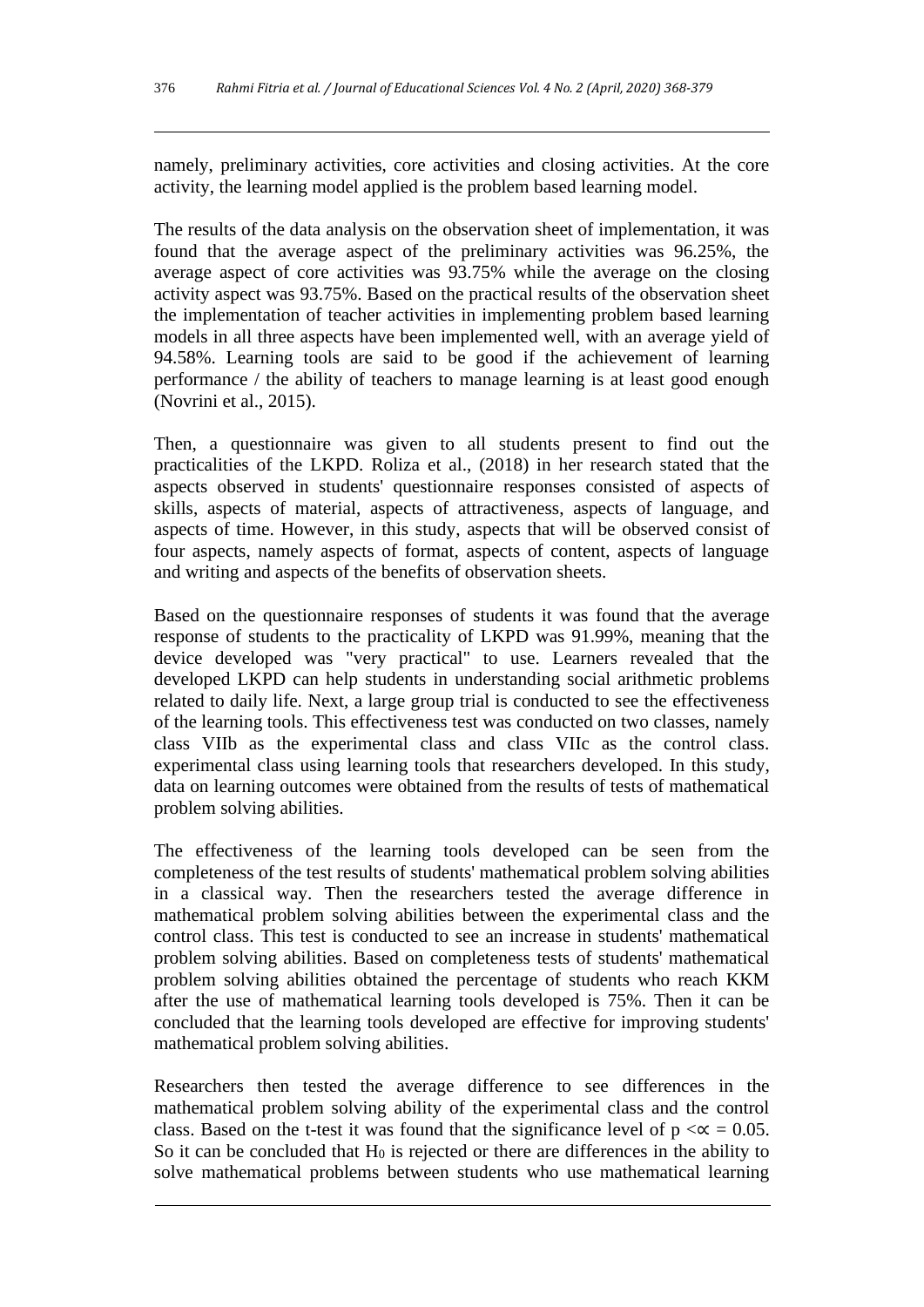tools that are developed with students who do not use learning tools that are developed.

Based on the observation sheet of the implementation of teacher activities in the learning process towards the use of syllabus and lesson plans, as well as the questionnaire of students' responses to the use of LKPD it can be concluded that the syllabus, lesson plans and LKPD have met the practicality criteria. Based on the test results of students 'mathematical problem solving abilities it can be concluded that the learning tools developed are effective for improving students' mathematical problem solving abilities. Based on the average difference test (ttest), it is known that there are differences in the ability of solving students who use devices that are developed with those that do not use devices that are developed.

#### **4. Conclusion**

This development research resulted in a learning device. Learning tools in the form of syllabus, lesson plans, and LKPD. The device was rated by three validators. As for the results of the assessment that has been done, it was found that the device was valid. Then conducted two trials, namely the initial field test (readability test) and the main product field test (practicality test). Then a large scale field test (effectiveness test) is performed. Based on the results of validation and trials conducted, it was found that the development of learning tools in the form of syllabus, lesson plans and LKPD through the application of problem based learning in social arithmetic material already fulfills valid aspects, is practical for use for the student of junior high school or the same level with it (SMP or MTs students) and is effective for improving mathematical problem solving abilities.

#### **References**

- Akbar, S. (2013). *Instrumen Perangkat Pembelajaran.* Bandung: Remaja Rosdakarya.
- Ahmad, M., & Asmaidah. S., 2017, Pengembangan Perangkat Pembelajaran Matematika Realistik untuk Membelajarakan Kemampuan Pemecahan Masalah Matematika Siswa SMP. *Jurnal Mosharafa*, *6(3),* 373-384.
- Eggen, P., & Kauchak, D., (2012). Strategi dan Model Pembelajaran (Edisi 6). Jakarta: PT. Indiks.
- Guswinda, Yuanita, P., & Hutapea, N. M., (2019). Improvement of Mathematical Problem Solving and Disposition Ability of MTs Students through Strategies Think Talk Write in Cooperative Learning in Kuantan Singingi Regency. *Journal of Educational Sciences, 3(3),* 377-389.
- Heleni, S., & Zulkarnain. (2017). Pelaksanaan Kurikulum 2013 pada Bidang Studi Matematika di Sekolah Menengah Pertama Negeri (SMPN) Kota Pekanbaru Tahun Pelajaran 2016/2017. *Jurnal Pendidikan Matematika dan Ilmu Pengetahuan Alam*, *5(1)*, 43-54.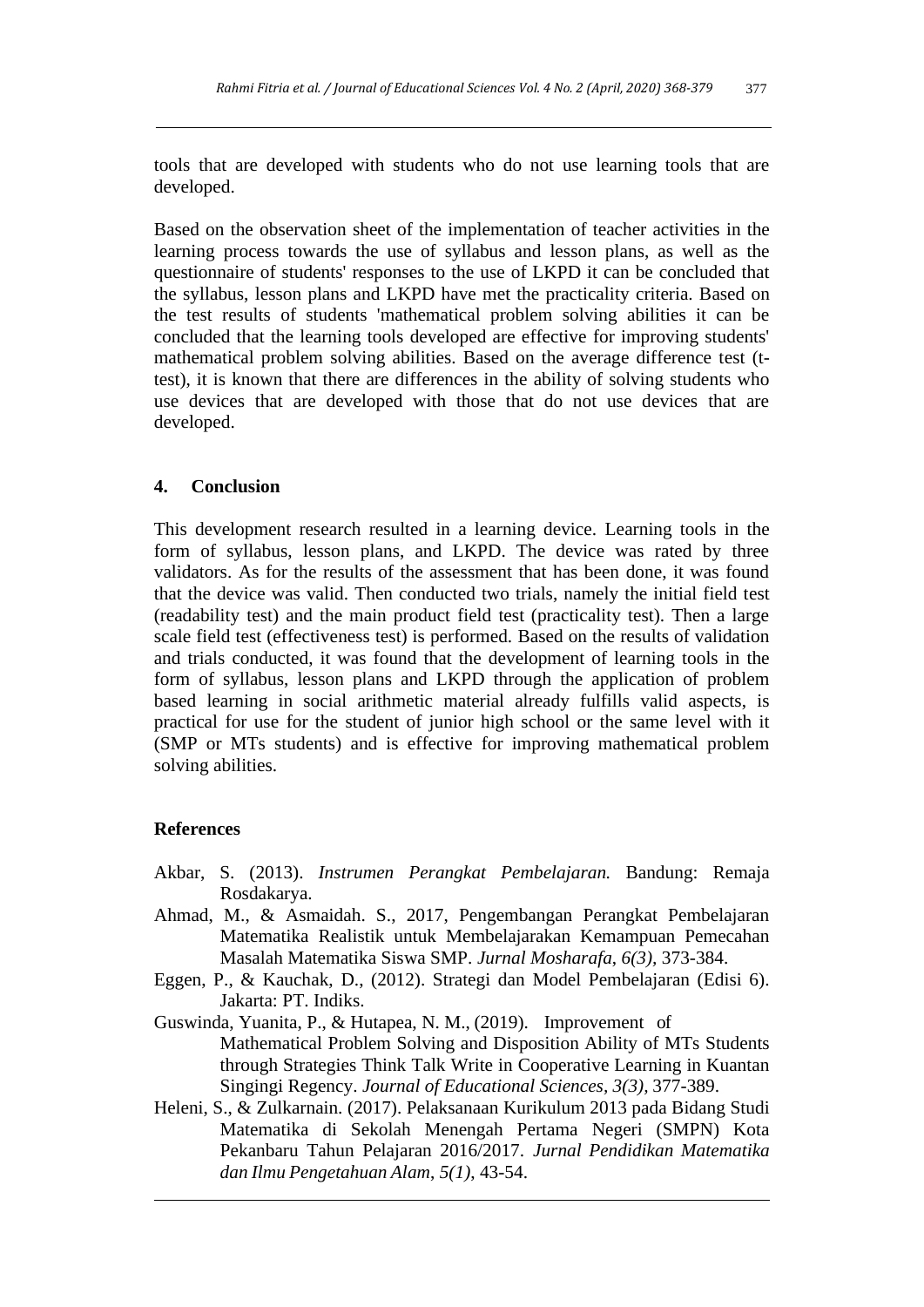- Heleni, S., & Zulkarnain. (2018). The Influence of Mathematical Thinking Ability with Modified MOORE Method on Learning Outcomes of Basic Mathematic II Chemical Education Students. *Journal of Educational Sciences, 2(2),* 33-41.
- Nitko, A.J., & Brookhart, S.M., (2011). Educational assesment of student. Boston, MA: Pearson Education, Inc.
- Novrini, Siagian, P., & Surya, E., (2015). Pengembangan Perangkat Pembelajaran Berorientasi Problem Based Learning Untuk Meningkatkan Kemampuan Visual Thinking Dalam Pemecahan Masalah Matematis Siswa Kelas VIII SMP. *Jurnal Paradigma*, *8(3),* 84-97.
- Nurhayati, F., Widodo, J., & Soesilawati, E.,(2015) Pengembangan LKS Berbasis Problem Based Learning Pokok Bahasan Tahap Pencatatan Akuntasi Perusahaan Jasa. *Journal of Economic Education, 4(1), 14-19.*
- Oktaviani, R. T., & Retnawati, H., (2017). Pengembangan Perangkat Pembelajaran Berbasis Pendekatan Open-Ended Berorientasi Pada Kemampuan Berpikir Kreatis. *Jurnal Pendidikan Matematika*, *6(8).*13– 26.
- Peraturan Menteri Pendidikan dan Kebudayaan Nomor 22 Tahun 2016: *Standar Proses Pendidikan Dasar dan Menengah.* Diakses 25 September 2018.
- Putra, A., Syarifuddin, H., & Zulfah. (2018). Validitas Lembar Kerja Peserta Didik Berbasis Penemuan Terbimbing dalam Upaya Meningkatkan Pemahaman Konsep dan Penalaran Matematis. *Jurnal Riset Pendidikan Matematika, 1(2)*, 56 -62.
- Rianti, R., Saragih, S. & Zulkarnain. (2020). Development of Mathematics Learning Tools in the Context of Riau Malay Culture to Improve Students' Mathematical Problem Solving Ability. *Journal of Educational Sciences*, *4(1)*, 73-82.
- Rochmad. (2012). Desain Model Pengembangan Perangkat Pembelajaran Matematika, *Jurnal Kreano, 3(1)*, 59-72.
- Roliza, E., Ramadhona, R., & Rosmery, L., (2018). Praktikalitas Lembar Kerja Siswa pada pembelajaran Matematika Materi Statistika. *Jurnal Gantang,*   $3(1)$ , 41 – 46.
- Sari, S. M., Johar, R., & Hajidin. (2016). Pengembangan Perangkat *Problem Based Learning* (PBL) dalam Pembelajaran Matematika di SMA, *Jurnal Didaktik Matematika*, *3(2)*, 42-53.
- Siswanto, Hudiono, B., & Satria, D. A. B., (2013). Tahapan Penyelesaian Soal Aritmetika Sosial Ditinjau Tahapan O'Neil Berdasarkan Tingkat Kemampuan Siswa SMP. *Jurnal Program Studi Pendidikan Matematika FKIP Untan. Pontianak.*
- Suharti, A., (2013). Improvement of Power Mathematical in Learning Math through Learning Model Combined*. International Journal of Science and Technology*, *2(8),* 576-582.
- Vikriyah, N. (2015). Peningkatan Kemampuan Pemecahan Masalah Matematika melalui Model Problem Based Learning pada Pokok Bahasan Trigonometri.
- Yunita, S., Andriani. L., & Irma, A., (2018). Pengaruh Penerapan Model Pembelajaran Kooperatif Tipe *Group Investigation* terhadap Kemampuan pemecahan Masalah matematis ditinjau dari Motivasi Belajar Siswa